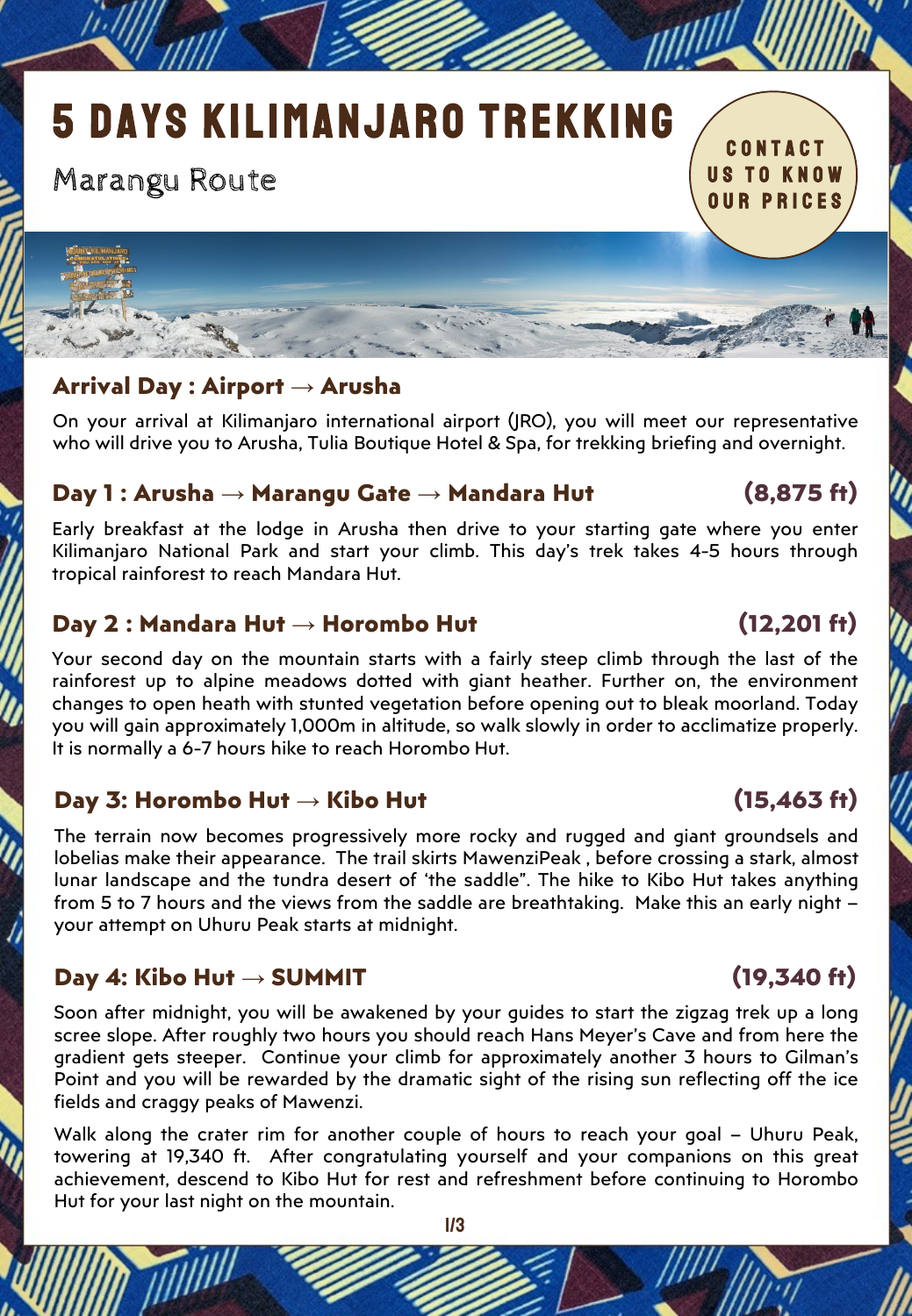# 5 DAYS KILIMANJARO TREKKING

# Marangu Route

1

CONTACT US to know Our PRICES

# **Day 5: Horombo Hut → Marangu Gate → Arusha**

After a leisurely breakfast, make your final descent across the alpine meadow, past Mandara Hut and on down through the rainforest to Marangu Gate, where your driver and vehicle will be waiting to transfer you back to Arusha for dinner and overnight at Tulia Boutique Hotel & Spa or similar lodge.

Japan.

# **Departure Day : Arusha → Airport**



Depending on your schedule, you will be transferred to airport